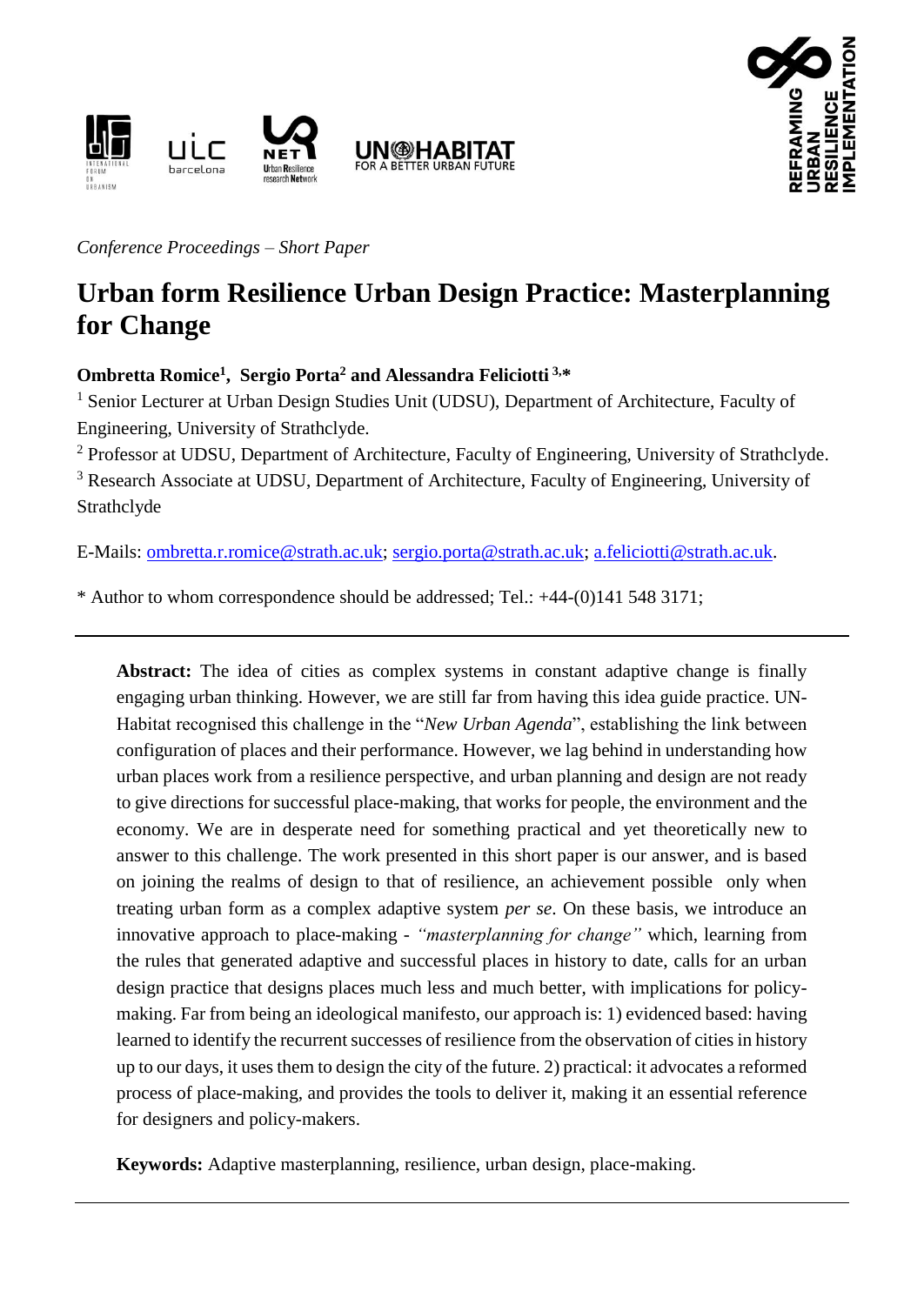The study of complex systems – be these social, economic, physical or biological – has developed greatly in the last 50 years, with advancements in understanding both the nature and roles of their components, their relationships and behaviors [\(Holling, 1973;](https://www.annualreviews.org/doi/pdf/10.1146/annurev.es.04.110173.000245) Cumming et al. 2005; [Folke, 2006;](https://www.sciencedirect.com/science/article/pii/S0959378006000379) [Simmie and Martin, 2010;](https://academic.oup.com/cjres/article/3/1/27/339274) [Feliciotti et al, 2016\)](http://www.openhouse-int.com/abdisplay.php?xvolno=41_4_3). Cities are also often referred to as complex systems (the first one to do so had been [Jacobs in 1961\)](http://gotham08.mapsites.net/Docs/JacobsKindOfProblem.pdf), but are studied in this fashion predominantly from a social, ecological or economic points of view [\(Pickett et al., 2004\)](https://www.sciencedirect.com/science/article/pii/S0169204603002524). Urban form, the material which constitute all that is physically tangible in cities, has never been treated as a complex system itself, rather it is mostly seen as a "container" of life, actions and transactions. This is a fundamental mistake, because it prevents the design of the physical realm to be a main player itself in the conceptualization, production and management of the city *as a complex system*, which is, in turn, the only realistic and viable approach we can adopt to deal with todays and tomorrow's cities in contexts of uncertainty and unpredictability. This oversight needs overcome and the work presented in this short paper is an explanation of how the Urban Design Studies Unit (UDSU) at the University of Strathclyde in Glasgow has done so, first and foremost *conceptually*, and then into the practice of what we came to call *masterplanning for change*.

The body of research that set the basis of our conceptual framework comes from studying urban form as a complex system, which allowed us to describe and analyse it using some key properties typically associated to complex systems - resilience first of all [\(Feliciotti et al, 2016;](http://www.openhouse-int.com/abdisplay.php?xvolno=41_4_3) [Feliciotti, 2017\)](http://www.urbanform.org/online/pdf2017/201721_61.pdf). Resilience, we now know, is an important character of adaptive systems, and therefore of cities themselves. Cities are vulnerable to a wide range of disturbances, and whilst up to very recent years, the discourse on urban resilience has been mostly focused around sudden and unexpected large-scale events, such as natural or anthropogenic catastrophes, more recently growing attention shifted towards other kinds of slow and onset change and how they affect the way urban systems behave over time [\(Coaffe and Lee, 2016\)](https://books.google.co.uk/books?hl=en&lr=&id=FPU6DAAAQBAJ&oi=fnd&pg=PP1&dq=Urban+Resilience:+Planning+for+Risk,+Crisis+and+Uncertainty&ots=Wv_aQWSXts&sig=WlY_Aq3hIUIv7FIh8SacyQhUHEc#v=onepage&q=Urban%20Resilience%3A%20Planning%20for%20Risk%2C%20Crisis%20and%20Uncertainty&f=false). In complex systems, higher or lower resilience is achieved through synergies emerged from the relationship between *all elements* that constitute the system itself, and with other interacting systems. Because resilience is a trait that extends through time, the contribution of all parts must also extend through time at multiple scales [\(Gunderson, 2001\)](https://books.google.co.uk/books?hl=en&lr=&id=o4u89akUhJMC&oi=fnd&pg=PR7&dq=adaptive+cycle+and+panarchy&ots=ee3zdqkSXH&sig=QB6nWNB1H5Eld8zI3LoeWG0zJ70#v=onepage&q=adaptive%20cycle%20and%20panarchy&f=false). Resilient systems are those that, confronted by change, are able to evolve, change what necessary, learn and re-define themselves through innovation.

#### *2. What is a resilient urban form?*

When we think of cities, we see that some, entirely or in part, '*work better'* than others, having lasted centuries and more, maintaining high functionality and desirability, thanks to minor but continuous adjustments, and little change to their fundamental character. Others, in turn, barely make it past their 10-20th birthday, despite costly, large-scale revamping and facelifts. Our first step in shedding light on this remarkable difference has been *to look at the form of the city*, with all its physical components, from the smallest to larger ones, from plot to street networks, neighborhoods and districts, *as a complex system*, and therefore to understand both the relative meanings and traits of each of such components, as well as the rules that tie them together, both in scale (geographically) and in time, from a resilience perspective. We have made substantial progress in this pursuit by combining the precision and definitions of urban morphology to the evidence that we found of the many similarities in how such physical components of urban form have appeared, aggregated and changed in time, a pattern that is recurrent no matter where we observed them, or when they were first established. There are indeed some essential building blocks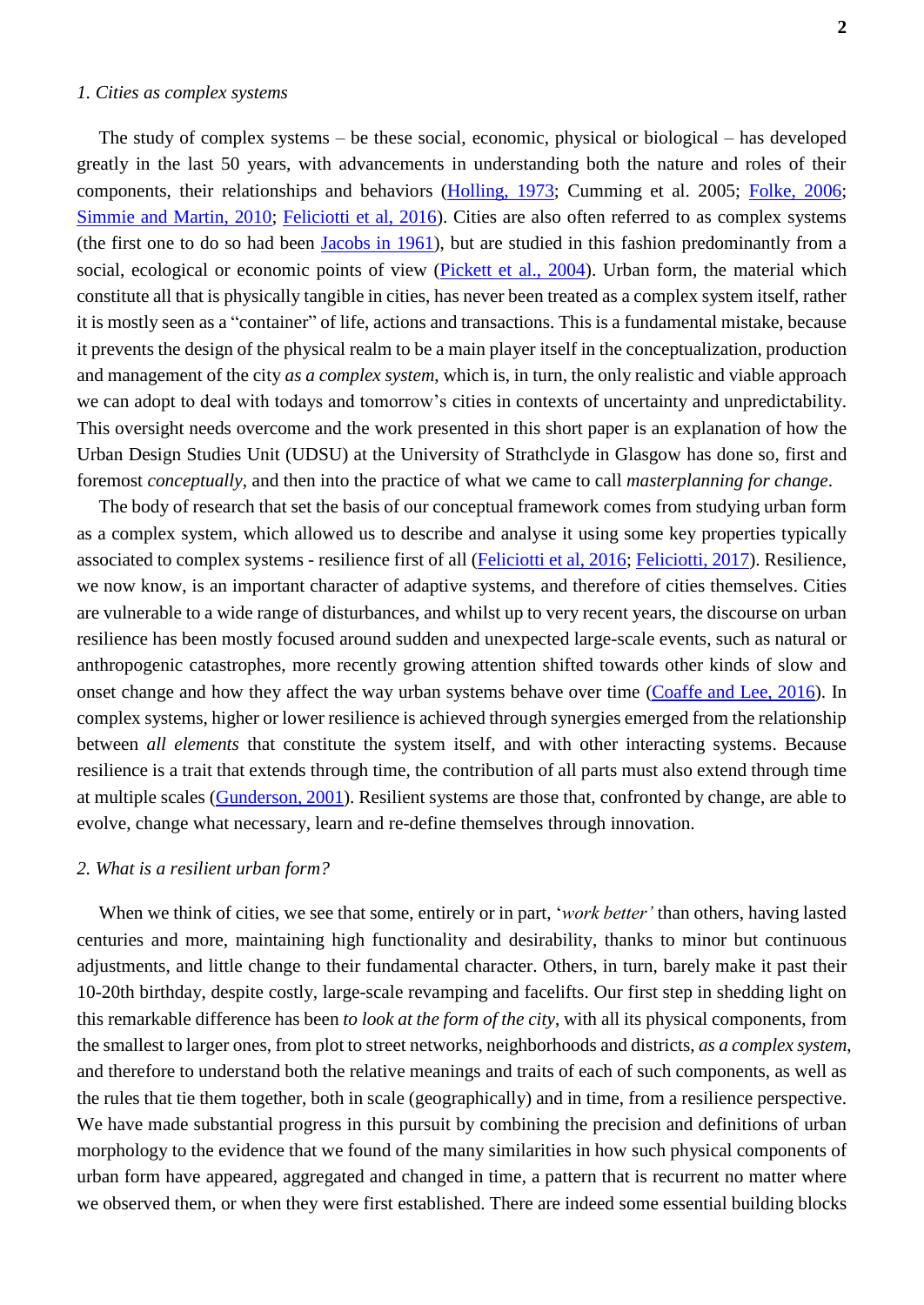of urban form, on which all the rest relies, that have allowed cities to be functional through time across very different contexts and conditions.

Not unlike other kinds of complex systems, *resilient* urban forms change and evolve over time at different speed and different scales: according to extensive empirical research in urban morphology [\(Conzen 1960;](https://www.jstor.org/stable/621094?casa_token=RVwXlG3vPioAAAAA:3q9KC-uxXdKFQJjeX0tOzzA6RdgLnnt2KxIvF8sEoFi6SQDhgSNZTp1F2dwfBSD3Zav2DUxjl5zm3ZRy2rpeFyxdQ3OVB6SA03PxAloVWbD4ke85rSE&seq=1#metadata_info_tab_contents) [Moudon, 1986;](https://books.google.co.uk/books/about/Built_for_Change.html?id=ifJkQgAACAAJ&redir_esc=y) [Hallowell and Baran,](http://joss.bartlett.ucl.ac.uk/journal/index.php/joss/article/view/163) 2013; [Kropf, 2018\)](https://books.google.co.uk/books?hl=en&lr=&id=Glw6DwAAQBAJ&oi=fnd&pg=PA14&dq=The+Handbook+of+Urban+Morphology&ots=DJJt2fLEjh&sig=-Sk4m4-iOtTeGeSONUDoqUmQjPQ#v=onepage&q=The%20Handbook%20of%20Urban%20Morphology&f=false) at any given moment, fewer "*permanent"* and "*stable*" features and more "*volatile*" and "*changeable*" ones coexist in the spatial fabric of cities: the first set determines the *structure* of places, affecting their behavior and performance *in the long term*, whilst the latter is the *super-*structure, more susceptible and responsive to cues of changes coming from society and context (i.e. lifestyles, preferences, trends…) (Figure 1). It is this dynamic relationship between fast and slow, changeable and permanent that has always enabled cities to respond to challenges of different nature: from local fast-paced changes to large-scale events.

To learn more about this we compared the forms of large number of cities around the world - ancient, medieval, renaissance baroque, industrial, modern and contemporary and informal settlements. Despite each city having unique origins and histories reflected in unique and highly diverse spatial identities, urbanization has maintained a rather consistent pattern, at least up to the advent of professional planning. And because the character of urban form has an impact on how this responds over time, we studied them in relation to their potential resilience capacity applying several proxy indicators of resilience to urban form and its components [\(Feliciotti et al, 2016;](http://www.openhouse-int.com/abdisplay.php?xvolno=41_4_3) [Feliciotti, 2017\)](http://www.urbanform.org/online/pdf2017/201721_61.pdf).

From this line of research (whose findings are summarized in [Romice et al, 2017\)](https://journal.fi/architecturalresearchfinland/article/view/68792), we learned that at certain points in the history of our cities, the character of their basic morphological components has been altered and, with it, the relationships between them, with profound repercussions on the resilience capacity of the urban form complex. These new urban forms behave as monolithic, rigid collections of isolated physical features, showing reduced propensity to adaptation. Under this light, it is unsurprising that 20<sup>th</sup> Century planning has been harshly accused to have shaped places and cities which are rigid, possess low resilience and struggle to adapt [\(Tachieva,](https://islandpress.org/books/sprawl-repair-manual) 2012).

Whilst our profession has recently developed much greater sensitivity towards the principles of adaptability and sustainability, even the most recent and advanced rhetoric on place making has not yet mastered the design of resilient places: this is because it has never treated its essential ingredient, urban form, as an adaptive complex system *itself* and because literature on urban resilience literature still tells urban designers little on how to approach the design of the urban form of places.

Whilst this is worrisome, it also makes the search for a solution rather clear: as urban designers, a lot of what we do is by means of *masterplans*. A widespread view of masterplans, at least developed since early 1950s [\(Mumford 2009\)](https://yalebooks.co.uk/display.asp?k=9780300138887), tends to view them as the symbol of a *"blueprint"* approach that expresses socially and environmentally heavy-handed and deterministic takes on the production of cities. More recently this negative view has mellowed, thanks to the introduction of principles of flexibility and sustainability in their production. And yet, we need to go much further, turning masterplans on their head, and making them the means to actually deliver change and adaptiveness. But how can we suggest that is it possible to *design* – to *masterplan* nonetheless - something that is so complex, something that, by its very nature, constantly changes? And furthermore, it does so at different rates and speed? How can a *masterplan* be deployed to deliver a place that will, over time, remain vital and viable?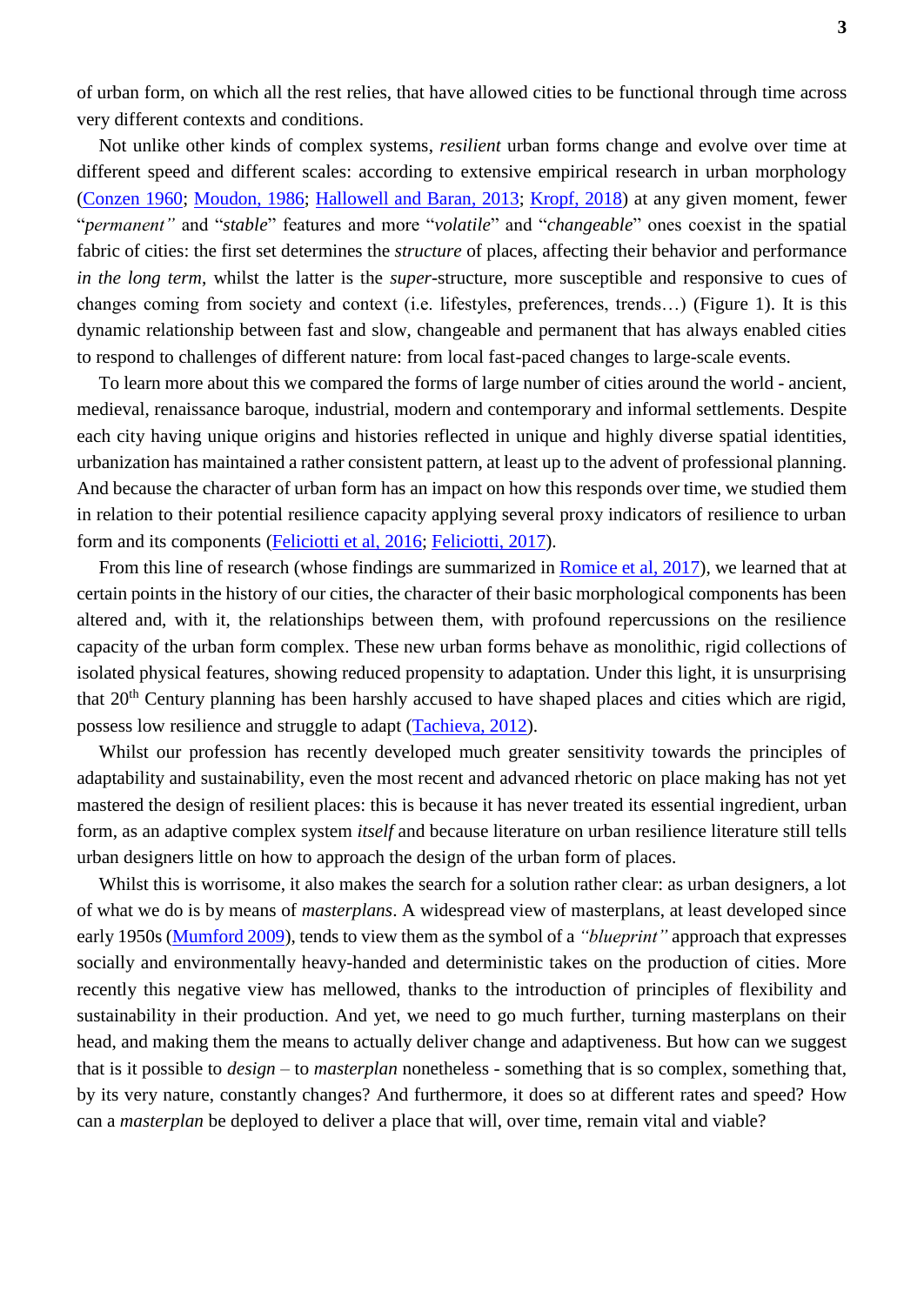**Figure 1.** Slow and fast variables in the urban form in a conceptualisation of overlapping cycles of change at the different morphological scales. More stable and more variable features influence each other constantly through feedback, and it is this dynamic relationship between fast and slow, changeable and permanent that has always enabled cities to respond to challenges of different nature: from local fast-paced changes to large-scale events



Source: Feliciotti Alessandra, 2018, *Resilience and Urban Design: A systems approach to the study of resilience in urban form. Learning from the case of Gorbals.* PhD Thesis, Department of Architectre, Faculty of Engineering University of Strathclyde. (1)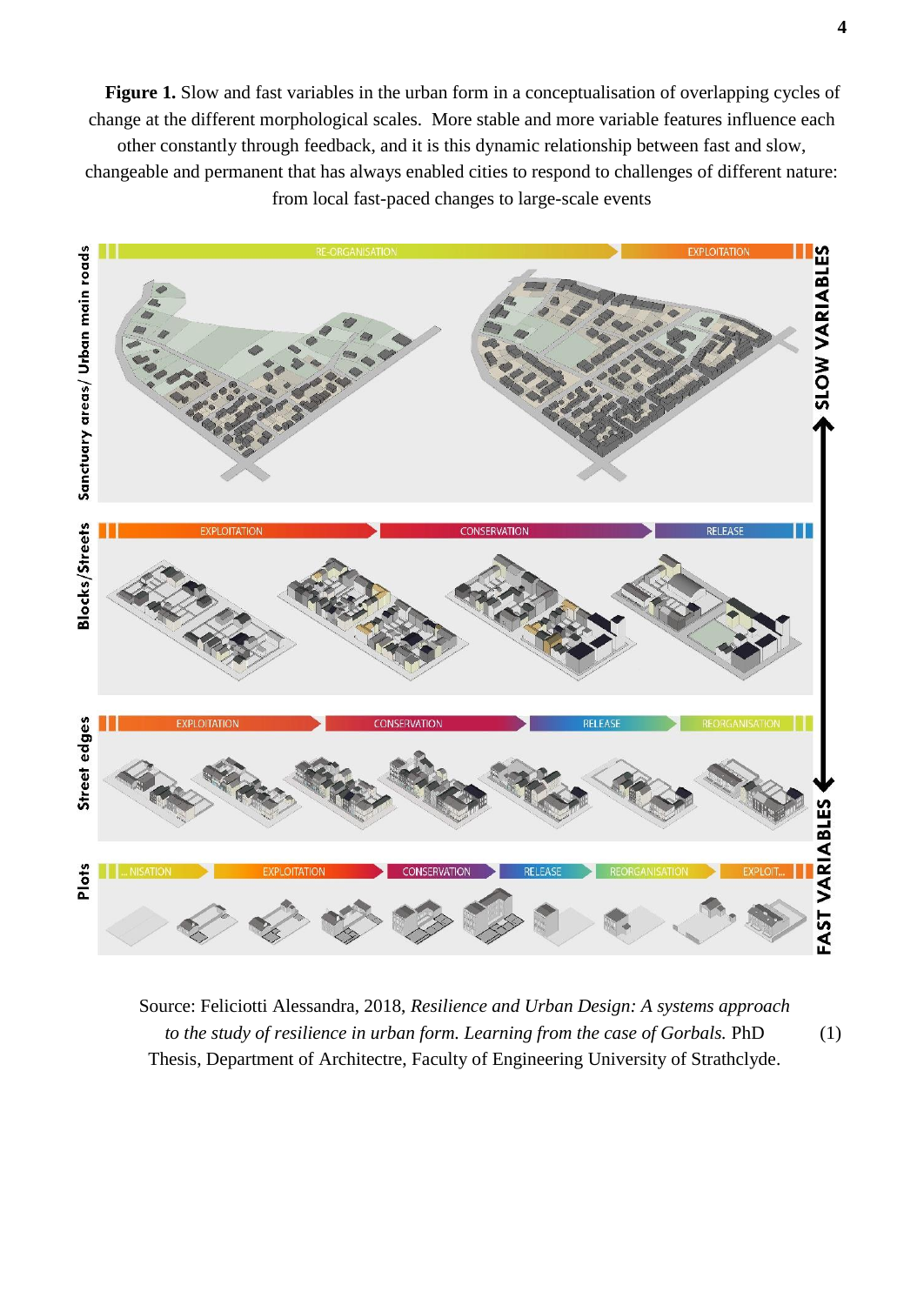### *3. Masterplanning change*

Some of the best places in the world have been *masterplanned*: think of Turin, Glasgow, Edinburgh, London, Ferrara [\(Firley and Groen, 2013;](https://www.wiley.com/en-gb/The+Urban+Masterplanning+Handbook-p-9780470972250) [Romice et al, 2017\)](https://journal.fi/architecturalresearchfinland/article/view/68792). In all these instances we are talking of masterplans that are clearly different form the ones we are accustomed to today: they were predicated around practical needs. Their principle was simple: often instructed by a landowner whose objective was to derive maximum profit from the development of his/her land, they were shaped around a strong, reliable sub-structure and accompanied with few clear rules to ensure that the execution of all the smaller parts in time, by hands of many, would still reinforce the intended character and quality, and therefore profitability of the whole. Without knowing it, they were designing the city as a complex system characterized at the same time by permanence and changeability, where parts of the system worked in synergy allowing places to change to emerge gradually. though that constant process of adaptation that comes from use and management (Figure 2).

**Figure 2.** New town plan for Edinburgh, 1767, the largest masterplanning project in the country at the time. The overall layout was drawn by Architect James Craig, whilst individual parcels were acquired by different feuars (individuals holding a feudal tenure of land) often simple tradesmen, masons and wrights, and built by different independent developers and architects. Over time, whilst keeping its majestic character and overall strucure, Edinburgh Town has shown a remarkable capacity to host new functions and accommodate the needs of new users.



Source: Bing Maps, 2018. Edinburgh New Town. Available through: <https://binged.it/2RWYAWg> [Accessed 19/11/2018].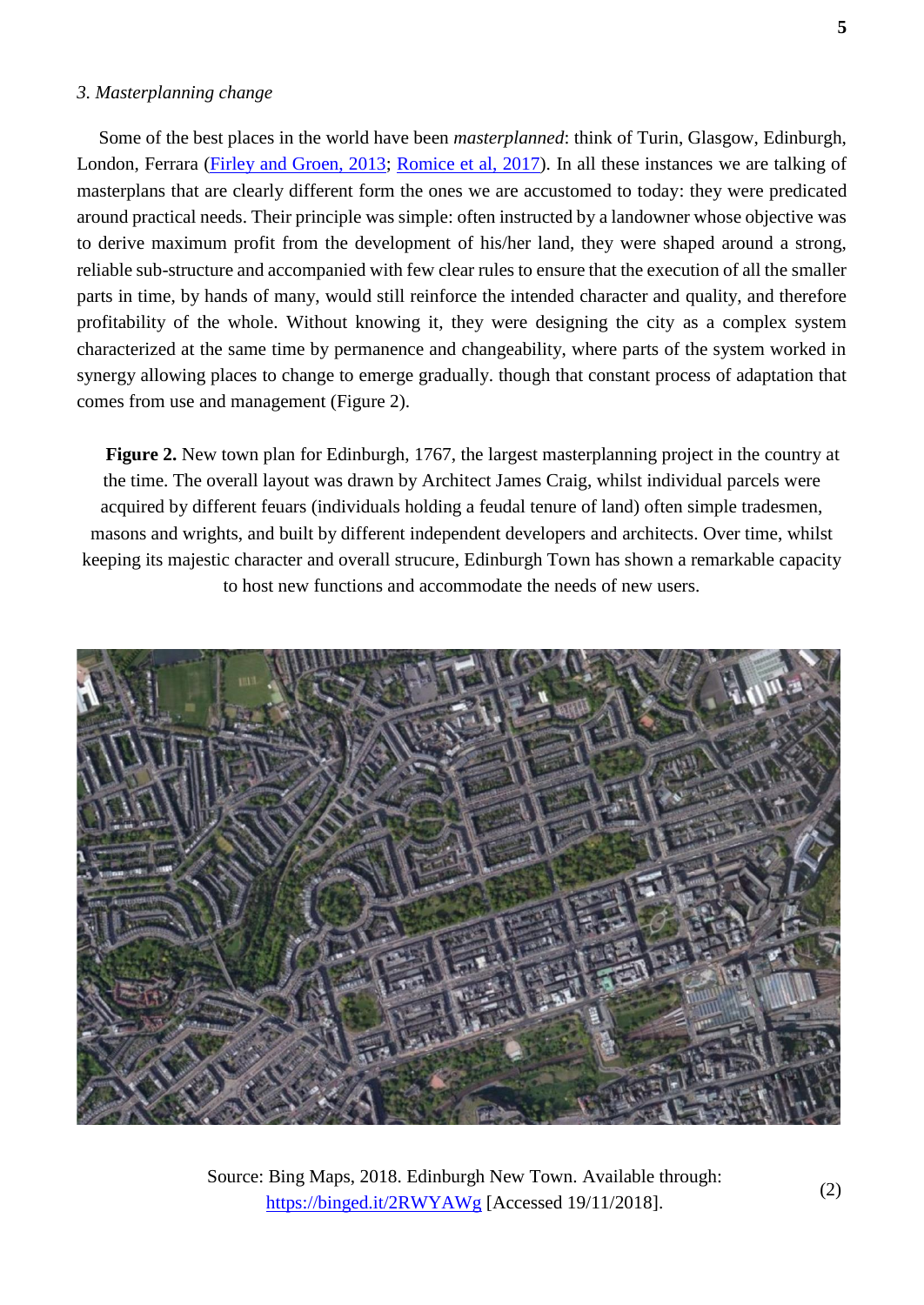To achieve this in today's masterplans, fundamentally, we need to *reform* masterplanning so that this is not seen as an act of creation of *final forms*, but one of creation of *conditions* for activities and practices to happen once designers have left. This requires two main shifts. The first is conceptual and entails putting the notion of time at the core of any credible approach to the design of cities and, consequently, that not all the things we design respond to change through time at the same speed or in the same way. The second, which follows from the first, is more practical and entails, based on the fundamental dualism between stability and changeability introduced above, clearly establishing what should be *designed* –the *structure* - and what needs *not* to be designed, or, more poignantly, what should be left to *emergence.*

The problem with this proposition is defining with a degree of *universality*, in the bewildering diversity of cities around the world, what is *structural*. To untangle this problem, we focused on those features that make cities similar to each other, leaving aside what makes them *different,* and formalised an approach to masterplanning that predominantly focused on features of the first kind - not because what makes them unique is not important *to* us, but, quite on the contrary, exactly to preserve that uniqueness *from* us. Our idea of masterplan is that of a plan that defines networks of streets, hubs/nodes of activity, that provides a rough idea of density and that defines building typologies, always ensuring an overall integration and compatibility between all these elements. It then sets the linkage rules between these main essential elements of greater permanence and the smaller ones - the plots and their aggregation, implementing a precise design link between hierarchy of streets, street edges and plots (Figure 3). In our approach, urban blocks are no longer design units, nor are neighbourhoods; instead, the design of urban fabric follows street importance, through street edges that make up blocks and are themselves made of disjointed plots – this last being the key ingredient of a time sensitive adaptive city which follows the rules of complex adaptive resilient systems. This is, to us, adaptive design or, as we like to call it, *Masterplanning for Change (MfC).*

Ultimately, the objective MfC is to set out, through a series of steps, the spatial structure - as defined above - that, once in place, will enable the evolution of the spatial system over future generations in a way that maintains its long-term resilience. In this sense, its aim is not so much to design "*beautiful"*  places straight away but, crucially, to establish the basic framework within which everything that we do not design can emerge over time, allow qualities to emerge and be maintained over generations. MfC seeks to contribute to support the amazing complexity of cities in the urbanization age. Whilst this short article does not give us the opportunity to explain the details of our method, the interested reader is invited to look at our Chapter published in the book "*[Rethinking Masterplanning: Creating Quality](https://www.icevirtuallibrary.com/doi/book/10.1680/prmp.60715)  [Places](https://www.icevirtuallibrary.com/doi/book/10.1680/prmp.60715)*", where the method is explained in greater detail, as well as how it redefines the way we designers can help cities adapt and improve over time.